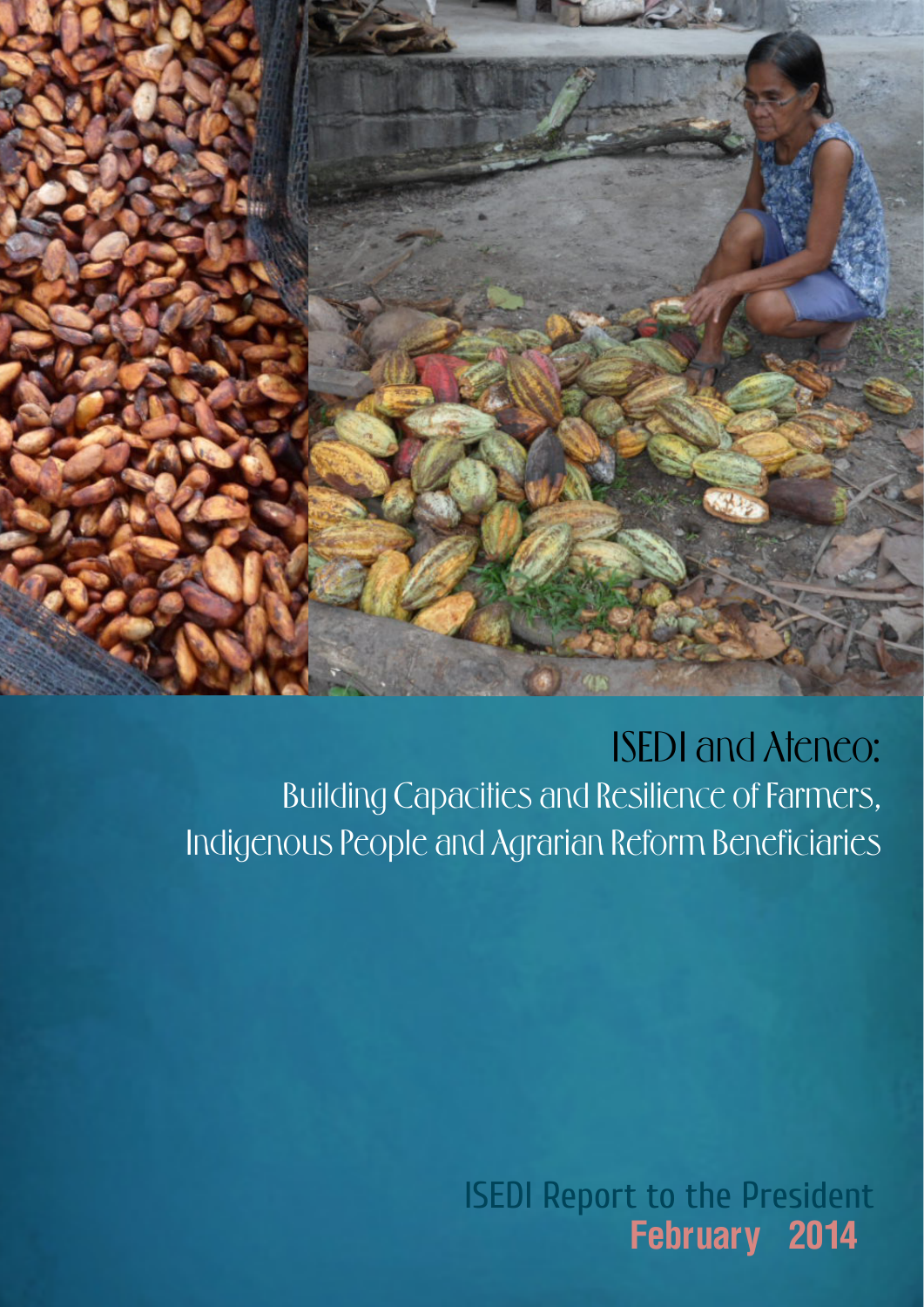## Project: Process and Project Monitoring for DAR-ARCCESS

For its project with the Department of<br>Agrarian Reform (DAR), ISEDI monitored the activities of the Development Options and Social Entrepreneurship (DOSE) and Baba's Foundation, Inc. (BFI) as they capacitate the Agrarian Reform Beneficiaries Organizations (ARBOs).

The type of activities centered on Direction Setting and Business Planning for banana and rice-producing ARBOs in Davao del Norte,

Davao Oriental and Compostela Valley. The ARBOs were also taught on how to handle properly their common service facilities, i.e. tractor, thresher and flatbed dryer.

ARBOs in Davao del Sur attended a training on vermiculture while the ARBOs in Davao City received advisory services on preparing Business Plan on Cassava Flour Production and Marketing, and Cacap Production Technology.

| <b>Date Conducted</b> | Project Area/Location                                                       | Training/Actiuity                                                                                                                         | Participating ARBOs                                                                                                                                                                                                              |  |
|-----------------------|-----------------------------------------------------------------------------|-------------------------------------------------------------------------------------------------------------------------------------------|----------------------------------------------------------------------------------------------------------------------------------------------------------------------------------------------------------------------------------|--|
| $Lot - A$             |                                                                             |                                                                                                                                           |                                                                                                                                                                                                                                  |  |
| February 11-12        | Tagum, New Corella,<br>Talaingod, Carmen,<br>Sto. Tomas, Asuncion &         | <b>AES Direction Setting on</b><br><b>ARBOs undertaken Rice &amp;</b><br><b>Banana</b>                                                    | Lead ARBOs: PAFIMCO<br>(Rice) & DARBMUPCO<br>(Banana)<br>Sub-ARBOs: Dagohoy MPC,<br>ASAWA-MPC, DAARBMCO,<br>NECOFARM & NECIDCO.<br>BARC-MPC, CEFARBCMCO,<br>AMSEFFPCO, SEARBEMCO,<br>MARBCO, DARBCO-MPS,<br>DARBCO-IFS, DARBDECO |  |
| February 20-22        | Panabo, Davao del Norte                                                     | Training on Business Plan<br>Development Workshop                                                                                         |                                                                                                                                                                                                                                  |  |
| February 26-27        |                                                                             | <b>Training on Proper</b><br>Handling of Common<br><b>Service Facility (CSF)</b><br>on Tractor, Thresher &<br><b>Flatbed DryeR</b>        |                                                                                                                                                                                                                                  |  |
| February 4-5          | Manay, Caraga, Mati,<br>San Isidro & Gov. Gen.<br>Davao Oriental            | <b>AES Direction Setting on</b><br>ARBOs undertaken Rice &<br>Banana                                                                      | SIFCO, CASIA Inc.,<br>CAFARMCO, KARBENCO,<br>MAGREBCO, NAGMASID                                                                                                                                                                  |  |
| February 17-19        |                                                                             | Training on Business Plan<br>Development Workshop                                                                                         | KOOP, BSMPC, CFMPC,<br><b>ARSK &amp; LUFARBENCO</b>                                                                                                                                                                              |  |
| February 6            | Maragusan, Mawab,<br>Laak, Nabunturan &<br>Compostela, Compostela<br>Valley | <b>AES Direction Setting on</b><br>ARBOs undertaken Rice &<br><b>Banana</b>                                                               | LIFICO, LIPRIMCO,<br>SANARCOS, LAMPCO,<br>NARCICO, MAWAB-MPC &<br><b>MAVADECO</b>                                                                                                                                                |  |
| February 20-22        |                                                                             | Training on Business Plan<br>Development Workshop                                                                                         |                                                                                                                                                                                                                                  |  |
| February 26-27        |                                                                             | Training on Proper<br>Handling of Common<br><b>Service Facility (CSF)</b><br>on Tractor, Thresher &<br><b>Flatbed Dryer</b>               |                                                                                                                                                                                                                                  |  |
| $Lot - B$             |                                                                             |                                                                                                                                           |                                                                                                                                                                                                                                  |  |
| February 11, 2014     | Matanao & Magsaysay,<br>Davao del Sur                                       | Training on Vermiculture                                                                                                                  | <b>SMMPC and KIMPACO</b>                                                                                                                                                                                                         |  |
| February 26, 2014     | Brgy. Callawa, Davao<br>City                                                | <b>Coaching and Mentoring</b><br>on Business Plan on<br>Cassava Flour Production<br>& Marketing and Cacao<br><b>Production Technology</b> | <b>CABEARCO</b>                                                                                                                                                                                                                  |  |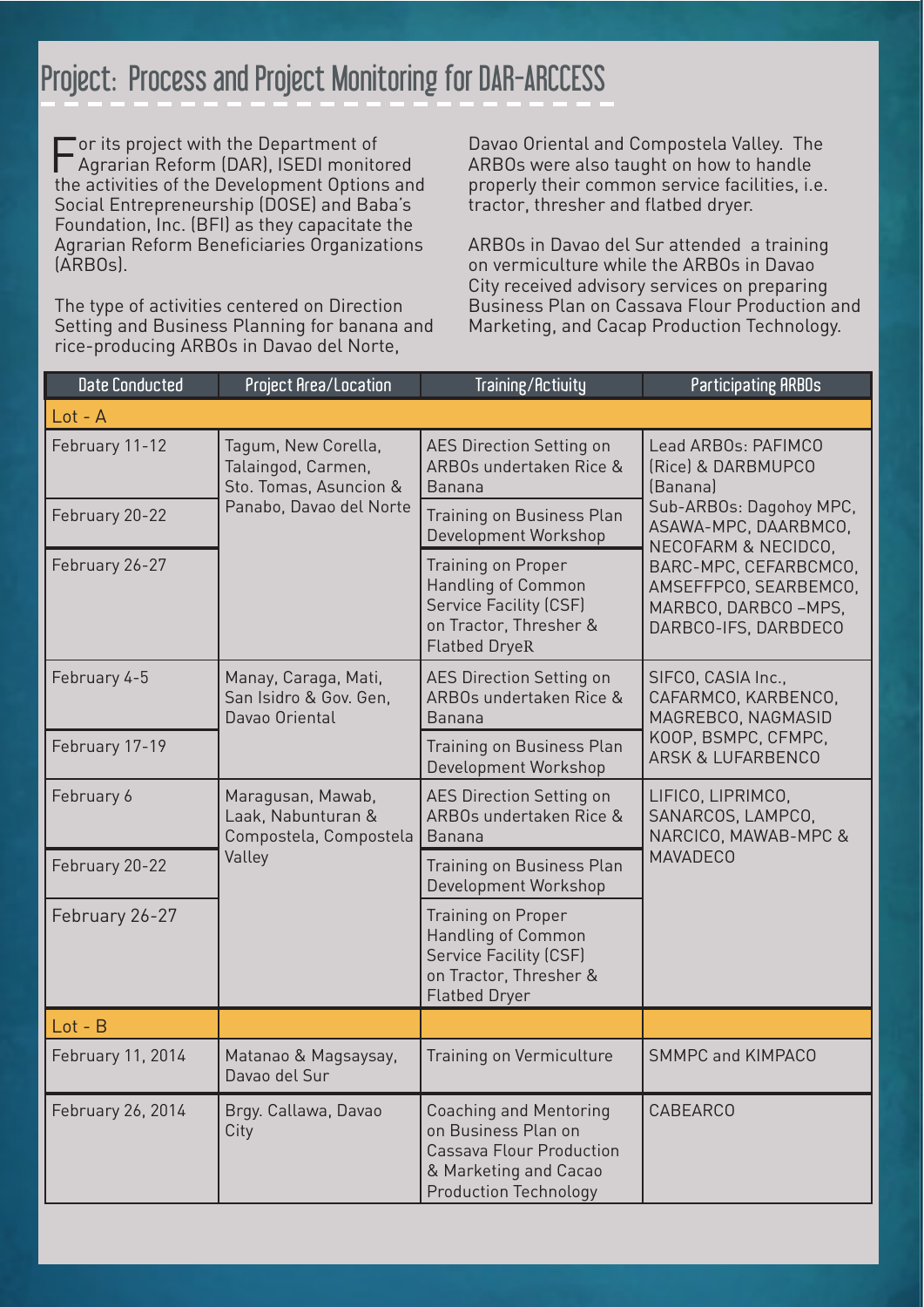### Project: Diversified Farming System - Rehabilitation of Community Farms

Last February 7 and 11, 2014, a Farm<br>Planning session was conducted in Barangay Prosperidad, Monkayo and Barangay Casoon, Monkayo, respectively. The activity centered on the policy on project membership, sharing scheme between land owner and planters, and farm practices on community farming system.

ISEDI assigned staff, Ms. Gerlyn Zolisa, conducted baseline survey to 18 householdbeneficiaries in Brgy. Prosperidad and 5 in Brgy. Casoon. The objective of the survey was to come-up household profiles of the beneficiaries. In addition, community profiles were also generated on the present condition of the resources available in the targeted barangays (land use, water supply & others), the existing organizations and the possible opportunities/support for the project.

The survey also validated the potential farm sites, comprising of 7 CADT owners (4 in Brgy. Prosperidad and 3 in Brgy. Casoon). Each owner had at least 5 hectares. The proposed 20-hectare will be the site for sustainable

agriculture for IP-assisted communities and will be planted with banana, corn, ginger and cacao. The validation and monitoring will be continuously done until the 20-hectare communal farm is fully cultivated and planted before the project ends on December 2014.

The IPs performed rituals before planting the crops in Brgy. Properidad and Brgy Casoon. It is part of their cultural practices to ask blessings from God for good crop growth and abundant harvest.

In Brgy. Prosperidad, 2.4 hectares were cleared and planted with bananas (Lakatan and Tundan varieties), numbering about 2,700 suckers. There is another 3-hectare ready for clear brushing. In Brgy. Casoon, farm areas are ready for farm clearing and brushing then sticking and hole digging. Planting is scheduled at the end of March 2014.

To date, the project has already assisted 62 household-beneficiaries in Brgy. Prosperidad, Montevista

#### Project: Phase 2 of AusAID Baseline Study of MRDP2

**SEDI** simultaneously conducted data gathe<br>for MRDP2's AusAID Baseline Studies last SEDI simultaneously conducted data gathering February 1-7, 2014 in Zambonga Sibugay, Region 9; Cagayan, Region 10; Davao del Sur, Region 11; Sarangani Province, Region 12;

Agusan del Norte, Region 13 and Maguindanao, ARMM Region. The results of the studies will be presented on March 2014 to MRDP Program Support OfficeSO.

### ISEDI Interns: 2 Japanese AIESEC Students

Two Japanese students from the International Association of Students in Economic and Commercial Sciences (AIESEC), Mr. Muneaki Sakaba and Taichi Kitamura are having internship with ISEDI. Mr. Sakaba is doing a research on opportunities and threats of big malls in Davao City. He has been conducting interviews with consumers, small store owners, government offices (DTI and City Planning and Development Office), and DCCCII for private sector to get their respective opinions and perceptions.

Mr. Taichin, on the other hand, visited different two (2) SMEs: Apo ni Lola in Matina and Elmars Porkskin in Bankerohan. He will also visit ISEDI-assisted POs and Community to observe their respective organizational activities. Mr. Taichi will provide a write-up on his insights and observations.

Mr. Sakaba and Taichi will present their outputs on the 2nd and 3rd weeks of March 2014 before they return to Japan.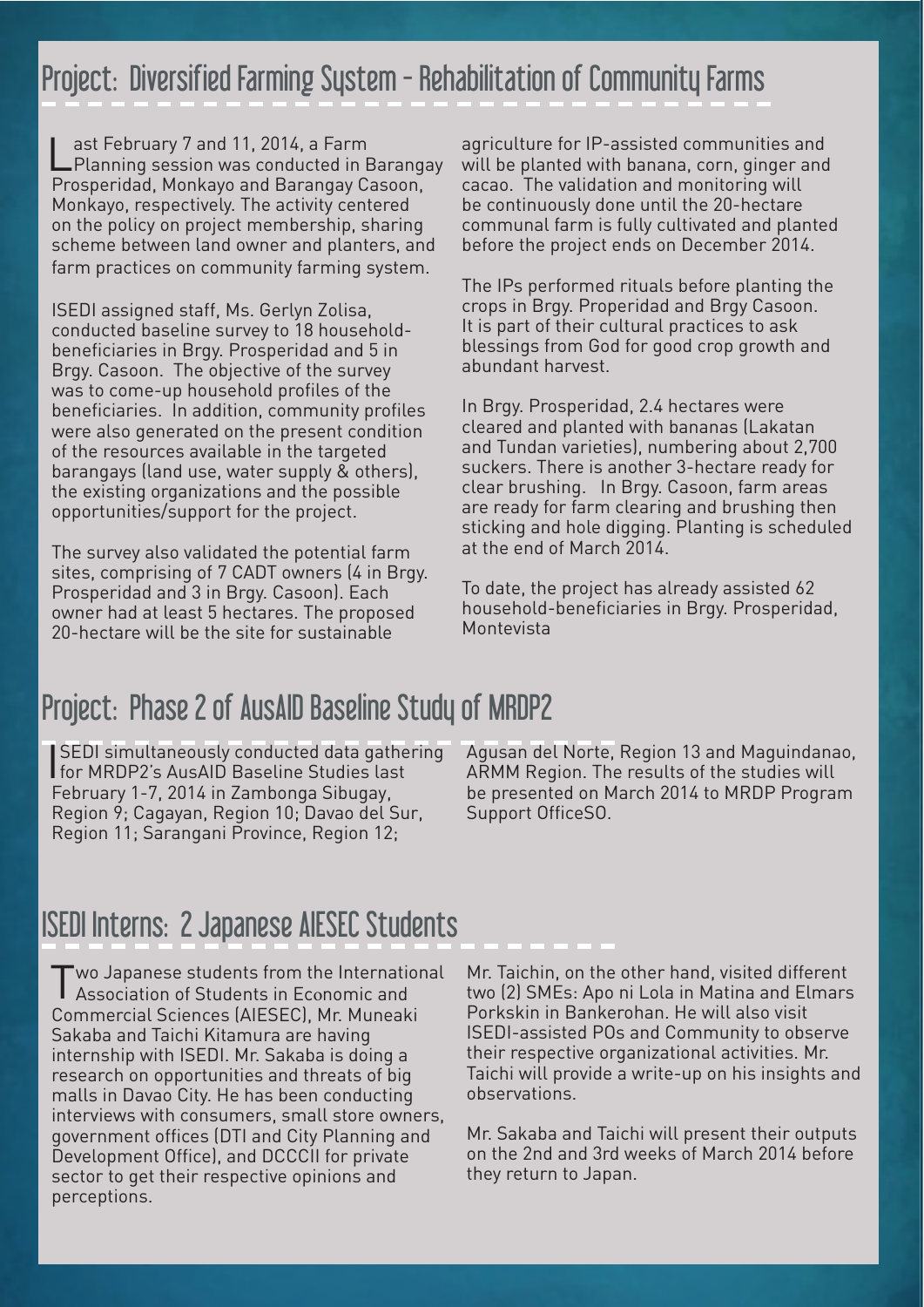# Project: Balik Uma Campaign in Compostela Valley

| <b>Project Sites</b> | <b>Results</b>                                                                                                                                                                                            | Issues/Problems                                                                                                                                                                                                                                                                                                                                                                                                        |
|----------------------|-----------------------------------------------------------------------------------------------------------------------------------------------------------------------------------------------------------|------------------------------------------------------------------------------------------------------------------------------------------------------------------------------------------------------------------------------------------------------------------------------------------------------------------------------------------------------------------------------------------------------------------------|
| Sitio Bermuda/S4     | 15 hectares of rice farm<br>planted<br>Established nursery with<br>300 seedlings grown                                                                                                                    | Rice farm was temporary abandoned due to the<br>presence of military. During weeding activity, the<br>military insinuated the farmers were planting rice<br>for the NPA. The military would step on plants and<br>would tell the farmers that Ateneo was supporting<br>the rebels.                                                                                                                                     |
| Bongkilaton          | 3 hectares planted with rice<br>Nursery with 100 seedlings<br>germinated                                                                                                                                  | Beneficiaries refused to work on the demo farm<br>because they wanted to avoid being interrogated<br>by the military. If they work in groups, the military<br>would suspect that they were working for the rebels<br>and would force them to reveal the sponsor/funder<br>of the project. It was known that the project was<br>sponsored by Ateneo. The military had identified<br>Ateneo to be supporting the rebels. |
| Sitio Letter V       | 8 Hectares planted with rice<br>60 hills of durian seedlings<br>and 240 hills of giant guava<br>planted<br>Availed Corn mill from<br><b>CARE</b> International as<br>support to the Balik Uma<br>campaign | No threats from military.<br>The growth of rice was affected by the successive<br>rainfall, lack of nitrogen fertilizer and severe rat<br>infestation.<br>Mr. Monteroyo, Project Officer, bought chemicals to<br>farmers to get rid of the rats.                                                                                                                                                                       |
| Sitio Bango          | Planting of rice scheduled<br>on March 2014<br>About 250 seedlings left<br>due to flooding brought by<br><b>LPA</b>                                                                                       | The rice planting was delayed by the continuous<br>rainfall which prevented the farmers from doing<br>the farm preparation.<br>While there was no military presence in there area,<br>they still harbored fear that the military would<br>come back and harass/suspect them of working for<br>the rebels.                                                                                                              |
| Sitio Mambosao       | Similar with Bango<br>where the planting of rice<br>scheduled on March 2014<br>About 100 seedlings is in<br>the nursery                                                                                   | There was a delay of farm clearing because of<br>heavy rains and the presence of military.<br>At the time this report was made, there was no<br>military presence in the area.                                                                                                                                                                                                                                         |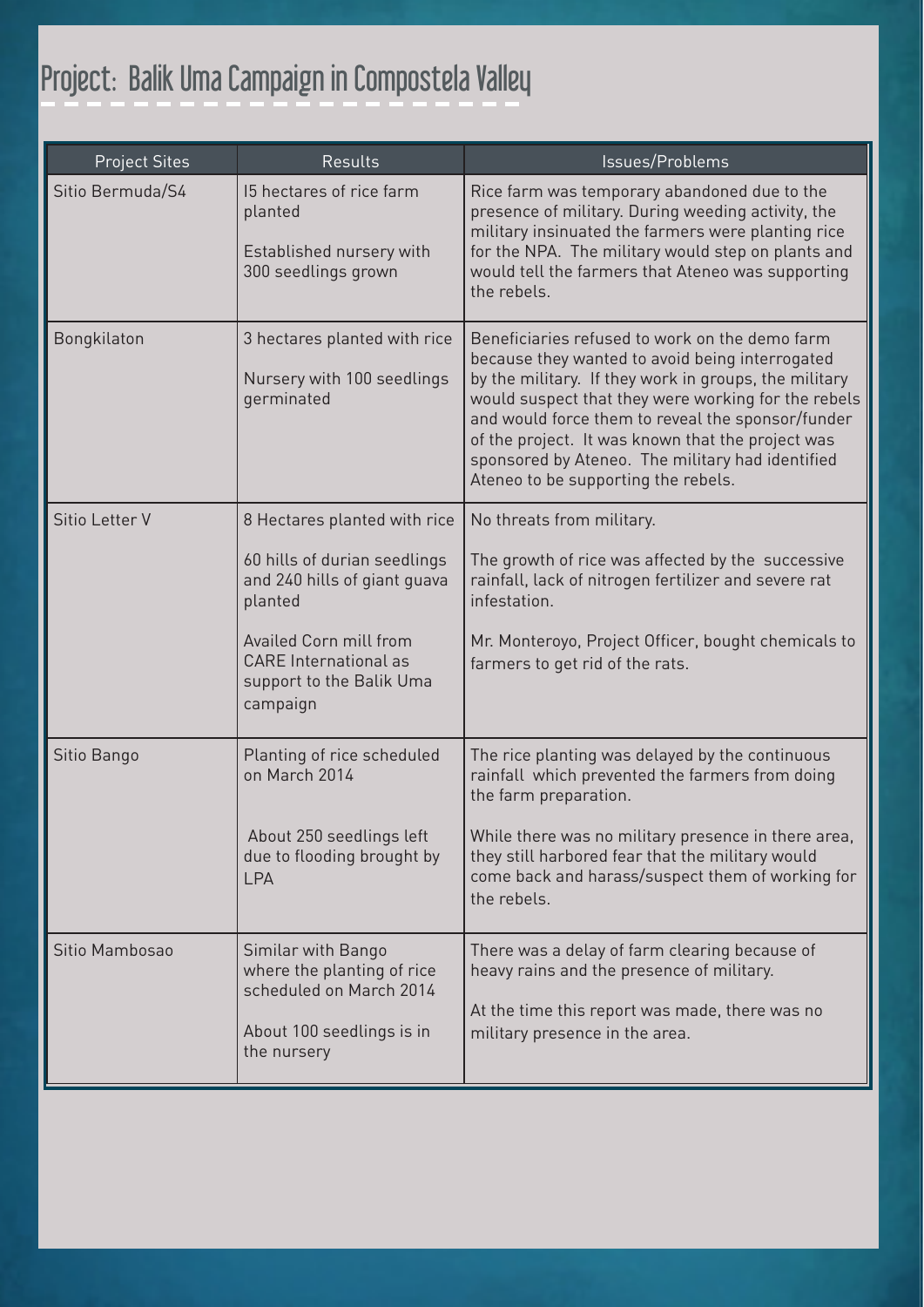Multi-Tripartite Monitoring: Round-Table Discussion on Therma South's Proposed Expansion of its Generating Capacity

Last February 21, 2014, Atty. Romeo T.<br>Cabarde, Jr., the Chair of the University Community Engagement and Advocacy Council (UCEAC), spearheaded the activity "A Roundtable Discussion on the Therma South Inc.'s Proposed Expansion of 345MW Coal-Fired Power Plant". The company is still in the process of completing the construction of the power plant located in Binugao, Toril, Davao City and Inawayan, Sta. Cruz.

The main objective of the activity was to discuss the potential risks of the power plant to the communities surrounding/near the project site. The round-table discussion was attended by Fr. Joel Tabora, University President, Fr. Dan McNamarra, Ms. Lourdes Simpol of TROPICS and various nongovernment organizations (NGOs) in Davao City.

During the RTD, an agreement was reached among the invited NGOs to conduct a separate monitoring/investigation on the existing and proposed expansion on the coal-fired plantand how its operation would affect the lives and livelihood of the people living within and its neighboring areas.

 ISEDI being a member of the Multi Tripartite Monitoring Team (MMT) was tasked by UCEAC to provide updates on the MMT activities undertaken so far.

The table below shows the timeline and activities related to the power plant project:

| Date              | Activity/Discussion                                                                                                                                                                                                                                                                                                                                                                                                                                                    |
|-------------------|------------------------------------------------------------------------------------------------------------------------------------------------------------------------------------------------------------------------------------------------------------------------------------------------------------------------------------------------------------------------------------------------------------------------------------------------------------------------|
| September 9, 2011 | Therma South Inc., as the proponent of the 300MW CFB Energy project<br>has been issued an Environmental Compliance Certificate (ECC) with<br>reference Code No. 1107-0010 dated September 9, 2011 pursuant to<br>Presidential Decree No. 1586 with the DENR- EMB Central Office<br>Last February 20, 2011, ISEDI wrote letter with Atty. Juan Miguel T. Cuna,<br>Director of EMB Central Office requesting EMB Central Office to furnish a<br>copy to ISEDI on the ECC |
| January 11, 2012  | 1st MMT Execom Meeting (Items discussed: EMB-XI policy on the existing<br>MMT pursuant to the PD 1586; ECC conditionalities issued to the project<br>including process on the formation of MMT; Finalization of MMT; Draft<br>MOA on the creation of MMT and Proposed 2012 Action Plan)                                                                                                                                                                                |
| February 1, 2012  | 2nd MMT Execom Meeting (Items discussed: Finalization of NGO rep to the<br>MMT member; Draft MOA on the creation of MMT and EMF and Proposed<br>2012 Work and Financial Plan)                                                                                                                                                                                                                                                                                          |
| March 7, 2012     | 3rd MMT Execom Meeting (Items discussed: Presentation of project<br>briefer "The Case for Coal Power"; Finalization of the MMT member<br>representing NGO from Davao City; Continuation of discussed Draft MOA<br>on MMT creation; Establishment of EMF and EGF; and Proposed 2012<br>Annual Monitoring Work & Financial Plan-AMWFP)                                                                                                                                   |
| March 23, 2012    | 4th MMT Execom Meeting (Items discussed: Presentation of final draft on<br>TSI MMT EMG-EGF-MOA; and Proposed AMWFP CY 2012)                                                                                                                                                                                                                                                                                                                                            |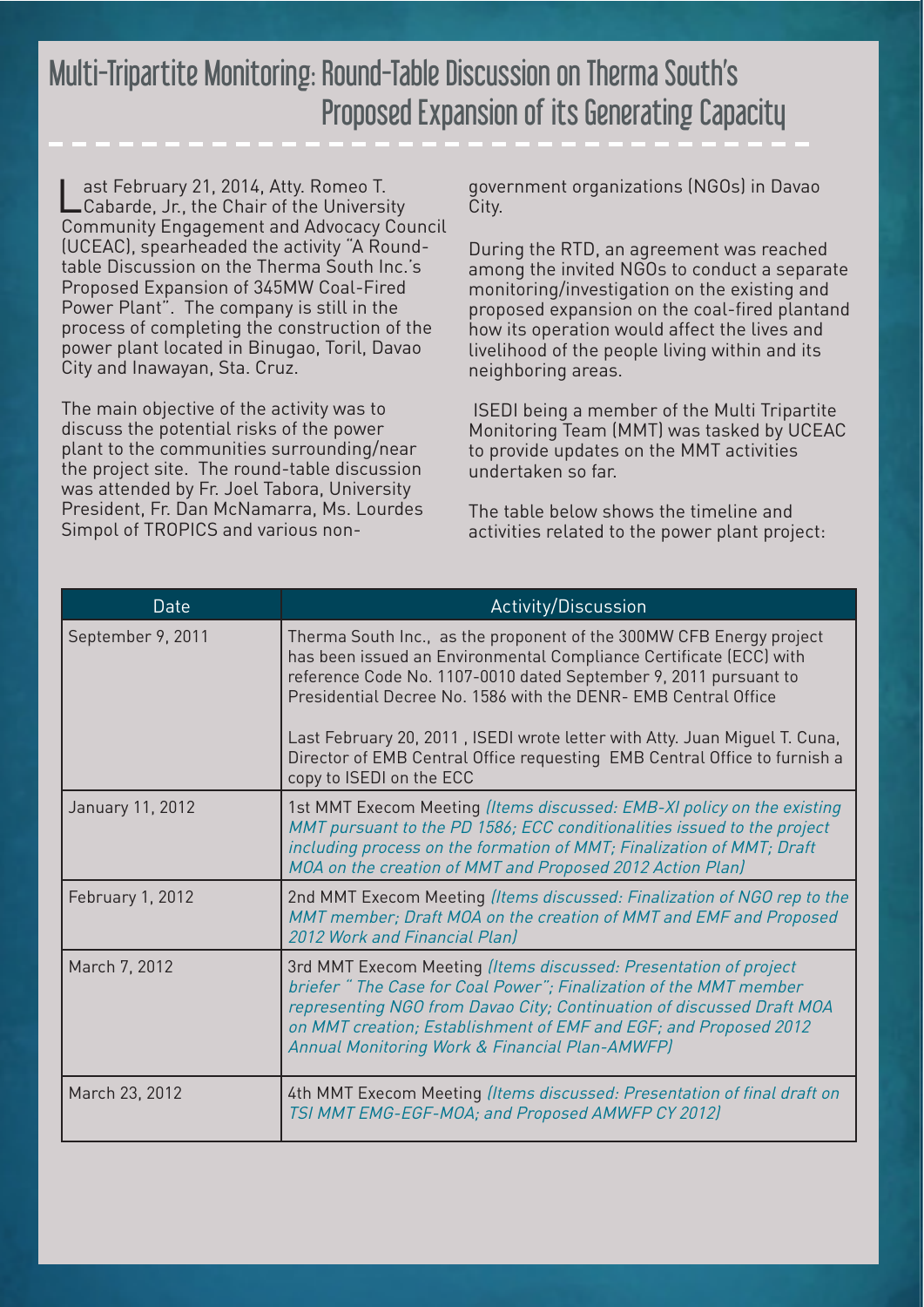| Date               | Activity/Discussion                                                                                                                                                                                                                                                                                                                                                                                                                                                                                                                                                                                                                                                                                                                                                                     |
|--------------------|-----------------------------------------------------------------------------------------------------------------------------------------------------------------------------------------------------------------------------------------------------------------------------------------------------------------------------------------------------------------------------------------------------------------------------------------------------------------------------------------------------------------------------------------------------------------------------------------------------------------------------------------------------------------------------------------------------------------------------------------------------------------------------------------|
| May 18, 2012       | A Memorandum of Agreement on the Creation of the Multi-<br>Tripartite Monitoring Team (MMT), Environment Management Fund<br>(EMF) and Environment Guarantee Fund (EGF) - A MOA is made<br>and entered between Department of Environment and Natural<br>Resources through the Environment Management Bureau with<br>principal office at EMB Bldg., DENR Compound, Visayas Avenue,<br>Diliman, Quezon City, represented by its Director, Atty Juan Miguel<br>T. Cuna, herein after referred to as EMB and the Therma South,<br>Incorporated, with principal office at Aboitiz Corporate Center,<br>Gov. Manuel A. Cuenco Avenue, Banilad, Cebu City, Philippines<br>represented by its Chief Operating Officer, Mr. Benjamin A. Cariaso,<br>Jr. hereinafter referred to as the Proponent. |
| June 11, 2012      | MMT Organizational Meeting (Items discussed: Project Briefer on<br>"The Case for Coal Power"; Presentation of approved MOA between<br>EMB & TSI with special emphasis on the duties of respective MMT<br>members and Confirmation of MMT members and their permanent<br>alternate)                                                                                                                                                                                                                                                                                                                                                                                                                                                                                                      |
| June 14, 2012      | 5th MMT Execom Meeting (Items discussed: Proposal inclusion of<br>Office of the Provincial Government in Davao del Sur in the Execom<br>and MMT)                                                                                                                                                                                                                                                                                                                                                                                                                                                                                                                                                                                                                                        |
| July 17, 2012      | Official Designation of Regular & Permanent Alternate Members to<br>TSI MMT:<br>1) Ms. Jocelyn E. Cabo, Executive Director, ISEDI (Regular<br>Memberl<br>2) Ms. Gloria Penera, Project Coordinator, ISEDI (Alternate)<br>Note: Fr. Dan Mcnamarra was approached by ISEDI Director to<br>participate in the TSI MMT activity since the project was highly<br>technical. The opinion of Fr. Dan was highly appreciated and needed<br>to be shared as an expert on this field.                                                                                                                                                                                                                                                                                                             |
| August 1-2, 2012   | Conduct of Capability Building Workshop participated by the MMT<br><b>Execom and MMT Members</b>                                                                                                                                                                                                                                                                                                                                                                                                                                                                                                                                                                                                                                                                                        |
| September 20, 2012 | A finalized version of Manual of Operation (MOO) of the the 300MW<br>Circulating Fluidized Bed (CFB) Coal-Fired Power Plant of TSI was<br>done that serve as the guide of the MMT to implement the provisions<br>of the MOA dated May 18, 2012 for the creation of MMT, Environment<br>Monitoring Fund (EMF), and Environment Guarantee Fund (EGF).                                                                                                                                                                                                                                                                                                                                                                                                                                     |
| October 15, 2012   | 6th MMT Execom Meeting (discussed: Review & approval of the final<br>draft of MMT MOO and Review and approval of 2013 AMWFP)                                                                                                                                                                                                                                                                                                                                                                                                                                                                                                                                                                                                                                                            |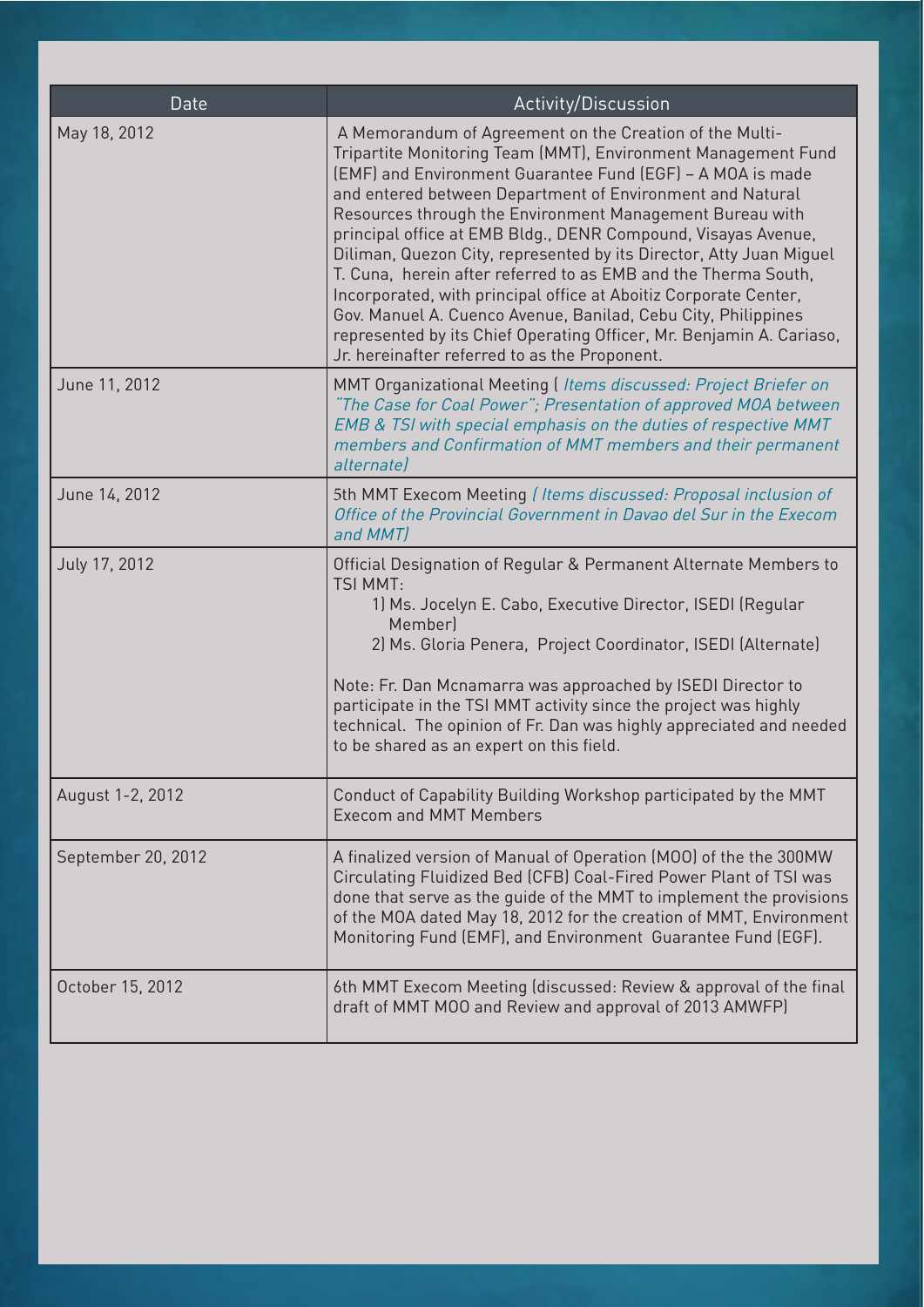| Date                | Activity/Discussion                                                                                                                                                                                                                                                                                                                                                                                                                                                                                                                                                                                     |
|---------------------|---------------------------------------------------------------------------------------------------------------------------------------------------------------------------------------------------------------------------------------------------------------------------------------------------------------------------------------------------------------------------------------------------------------------------------------------------------------------------------------------------------------------------------------------------------------------------------------------------------|
| November 7-8, 2012  | Conduct of 1st Monitoring activity at project site:                                                                                                                                                                                                                                                                                                                                                                                                                                                                                                                                                     |
|                     | Activity on Day 1:<br>The actual monitoring activity of the MMT members was realized at<br>the project site like:<br>1. Conducted of project Site briefing on the monitoring<br>activity;<br>2. Conducted of monitoring of water quality of the existing<br>rivers<br>3. Conducted Monitoring of Air Quality at Nearby Communities<br>4. Conducted Monitoring of the Solid waste Management of On-<br>going Project<br>Activity on Day 2:<br>On day 2, there was a processing and consolidation of data for<br>further analysis that were assigned to the MMT groupings (water, air<br>and solid waste) |
| December 4, 2012    | TSI MMT year end assessment                                                                                                                                                                                                                                                                                                                                                                                                                                                                                                                                                                             |
| January 14-15, 2013 | A training on Stakeholders Orientation Seminar and Action Planning<br>Workshop on "Strengthening the Health & Nutrition Information<br>and Data Management System for Davao City and Sta. Cruz and its<br>Primary Impacts Barangays" for Day 1.<br>In Day 2, a training of Local Trainers and Training Program<br>Planning Workshop on Capability Building on Health and Nutrition                                                                                                                                                                                                                      |
|                     | Information System for BHW and BNS in the 4 Primary Barangays in<br>Davao City & Sta. Cruz                                                                                                                                                                                                                                                                                                                                                                                                                                                                                                              |
| February 3, 2013    | 7th MMT Execom Meeting (Item discussed: Resolved the opening of<br><b>EMF</b> and EGF accounts)                                                                                                                                                                                                                                                                                                                                                                                                                                                                                                         |
| March 12-13, 2013   | Compliance Monitoring & Validation Results (CMVR) Preparation and<br>Site Validation Activity (Day 1 activity: conduct of CMVR Preparation<br>Workshop and Day 2: conduct of site validation and CNVR<br>completion)                                                                                                                                                                                                                                                                                                                                                                                    |
| May 2, 2013         | CMVR Finalization - team assigned on Air, Water, Solid Waste/<br>Hazard Waste and SDP/ECC presented the results generated from<br>the field                                                                                                                                                                                                                                                                                                                                                                                                                                                             |
| June 5, 2013        | Special MMT Execom Meeting (Items discussed: Resolved the<br>opening of TSI EMF * EGF accounts)                                                                                                                                                                                                                                                                                                                                                                                                                                                                                                         |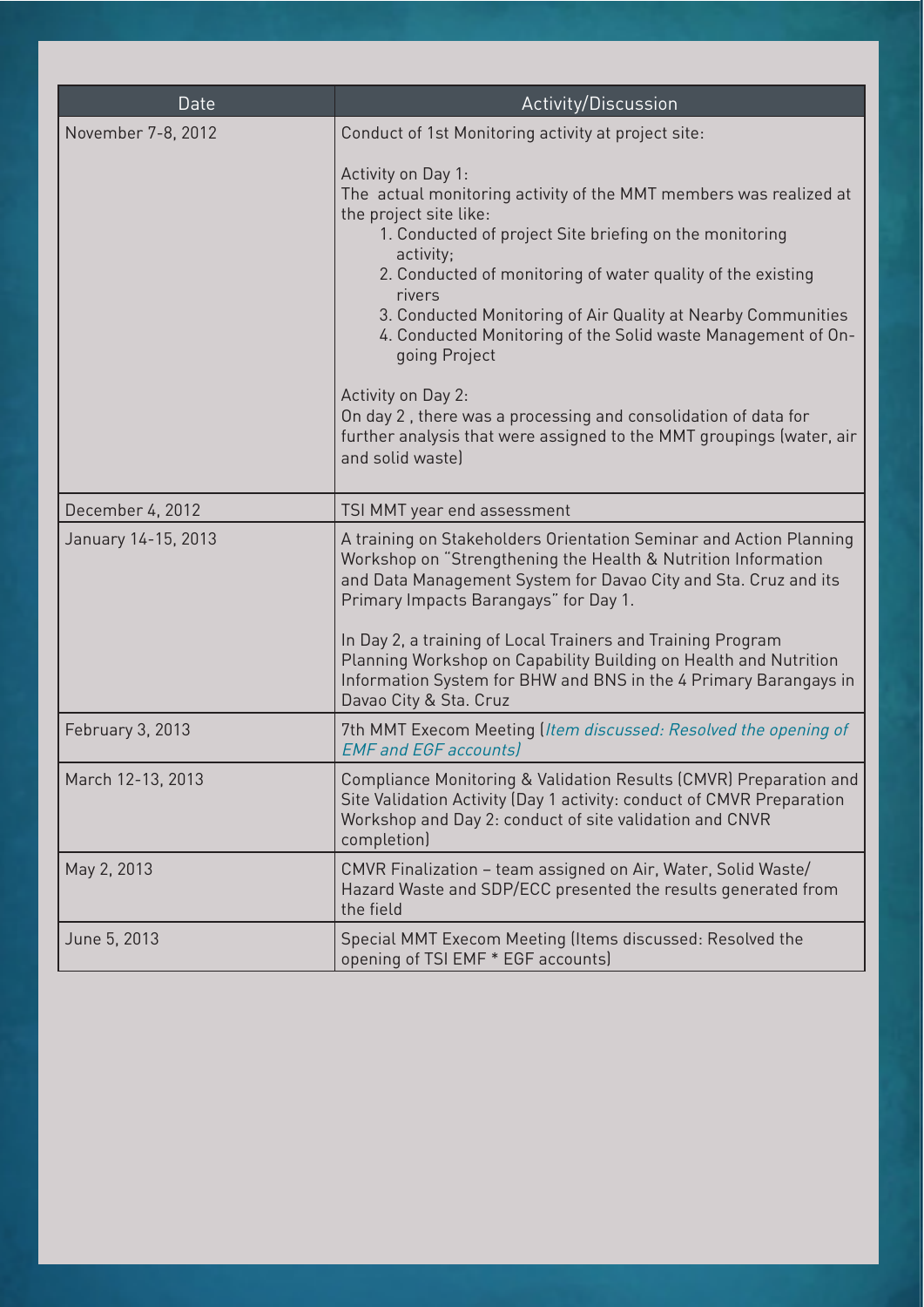| Date                | Activity/Discussion                                                                                                                                                                                                                                                                                                                                                                                                                                                                                                                                                                                                                                                                                                                                                                                                                                                                                                                                                                                |  |
|---------------------|----------------------------------------------------------------------------------------------------------------------------------------------------------------------------------------------------------------------------------------------------------------------------------------------------------------------------------------------------------------------------------------------------------------------------------------------------------------------------------------------------------------------------------------------------------------------------------------------------------------------------------------------------------------------------------------------------------------------------------------------------------------------------------------------------------------------------------------------------------------------------------------------------------------------------------------------------------------------------------------------------|--|
| October 3, 2013     | RD Ester A. Olavides, OIC Regional Director, EMB - DENR Xi was<br>invited to present MMT updates with NEDA - RDC XI (Infrastructure<br>Development Committee). In her presentation it tackled the<br>following:                                                                                                                                                                                                                                                                                                                                                                                                                                                                                                                                                                                                                                                                                                                                                                                    |  |
|                     | o Project Location of the 300 MW CFB energy project of the TSI<br>o Major components of the Project<br>o Site Development Plan<br>o Source of Coal is from Kalimantan, Indonesia<br>o About TSI on the issuance of ECC<br>o ECC requires the formation of MMT<br>o MMT Structure and Composition: MMT Execom, MMT<br>Member and MMT Secretariat                                                                                                                                                                                                                                                                                                                                                                                                                                                                                                                                                                                                                                                    |  |
|                     | Updates:<br>1. the project completion as of August 2013 is 42.15%<br>2. MMT 1st monitoring activity started November, 2012 (monitoring<br>on: water quality of the existing rivers; air quality at nearby<br>communities; solid waste management)<br>3. MMT 2nd monitoring activity was on March 2013 (monitoring on:<br>safety records of ambient air quality for 24-hour sampling - 2<br>stations & 1-hour sampling; ambient water quality; suppression<br>of dust due to ongoing construction and implemented initiatives<br>like - solid waste management, silt control, sewerage<br>management, handling of used oil and implementation of carbon<br>sink management program)                                                                                                                                                                                                                                                                                                                 |  |
| October 3-4, 2013   | 2nd CMVR Preparation and Site Validation (Activities conducted<br>were: CMVR Preparation & Desk Review and Conduct of Site<br>Validation and CMVR Completion Report)                                                                                                                                                                                                                                                                                                                                                                                                                                                                                                                                                                                                                                                                                                                                                                                                                               |  |
| January 18-19, 2014 | MMT member visited Toledo City where a Circulating Fluidized Bed<br>Coal-Fired Power Plant was located and operational already for 5<br>years. The objective of the activity was for the MMT to experience<br>and see the same technology of the on-going construction of<br>300MW coal-fired power plant in the boundary of Davao City &<br>Sta. Cruz on the major components of the energy project which<br>comprised of the following equipment/system like circulating<br>fluidized bed boilers, fuji steam turbine generators, generator step-<br>up transformers, condenser and feed water heaters, coal unloading<br>and storage and plant auxiliaries<br>The visit provided an opportunity to inquire on any effects in the<br>environment (e.i health status of the community) that took place<br>since it is already 5 years in operation. The inquiry was not<br>responded accurately by the host since the assigned community<br>development officer was not present during the visit. |  |